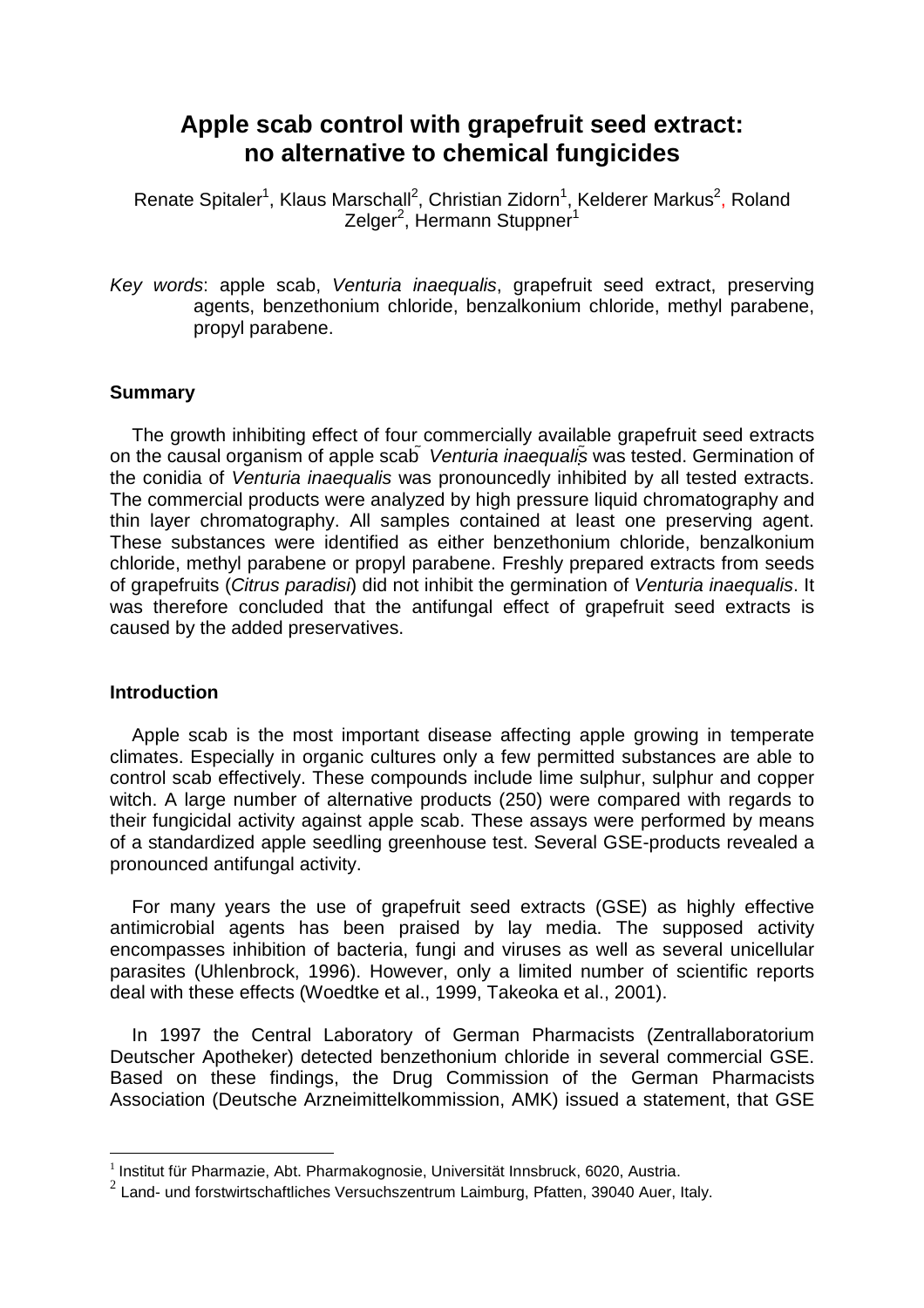potentially containing benzethonium chloride must not be sold by pharmacies any more (AMK, 1998).

Woedtke et al. (1999) examined six commercial grapefruit seed extracts and detected high activity against Bacillus subtilis, Micrococcus flavus, Staphylococcus aureus, Serratia marcescens, Escherichia coli, Proteus mirabilis and Candida maltosa in five of the products investigated. All active samples contained one to three preserving agents, namely benzethonium chloride, triclosan, and methyl parabene. In contrast, freshly prepared extracts from seeds and juiceless pulp of Citrus paradisi didn't show any antimicrobial activity. Thus, the authors concluded that the antimicrobial activity of commercially available grapefruit seed extracts was due to the added preservatives.

The commercial products are labeled by the manufacturers as glyceric extracts containing ascorbic, lactic and citric acid as antioxidants. No other preserving additives are indicated and no data about the extraction method are given. According to Nutri Team Inc. (Vermont, USA) GSE is obtained from an aqueous solution of dried and ground grapefruit seeds and pulp, which is distilled, then spray dried and re-dissolved in glycerin. The obtained liquid is mixed with ammonium chloride, ascorbic acid and catalysts, which allegedly convert the polyphenols of the seeds and pulp into quaternary ammonium compounds (www.nutriteam.com/gsewhat.html). The supporters of commercial GSE products claim that these GSE-derived quaternary ammonium compounds differ from the chemically identical synthetic compounds benzethonium chloride and benzalkonium chloride by their lack of toxicity to animal life. However, none of these pseudo-scientific statements has ever been validated by scientific data.

The presence of quaternary ammonium compounds in a commercial grapefruit seed extract was proven by Takeoka et al. (2001) employing high pressure liquid chromatography (HPLC), electrospray ionization mass spectrometry (ESI-MS), nuclear magnetic resonance (NMR) spectroscopy and proton-induced X-ray emission (PIXE) analysis. The main compound of the chloroform layer of the commercial product was identified as benzethonium chloride.

# **Results**

In the present study, four commercial grapefruit seed extracts were tested against conidia of Venturia inaequalis by means of a standardized germination test (Olaya and Köller, 1999). All four GSE products were partitioned successively with petrol ether, dichloromethane and methanol, obtaining a total of 12 phases (three for each product). After evaporating the solvents in vacuo, each phase was tested in concentrations of 2.5 mg/ml, 0.125 mg/ml, 0.013 mg/ml and 0.001 mg/ml. After an incubation period of 48 h at room temperature conidial germination was examined by microscopy. Additionally, an untreated control was analyzed. All samples were analyzed in triplicate. Inhibition rates of each tested concentration were determined employing Abbott's formula. All tested dichloromethane phases showed 100% growth inhibition in concentrations down to 0.125 mg/ml. In the same concentration range, petrol ether and methanol phases were less active.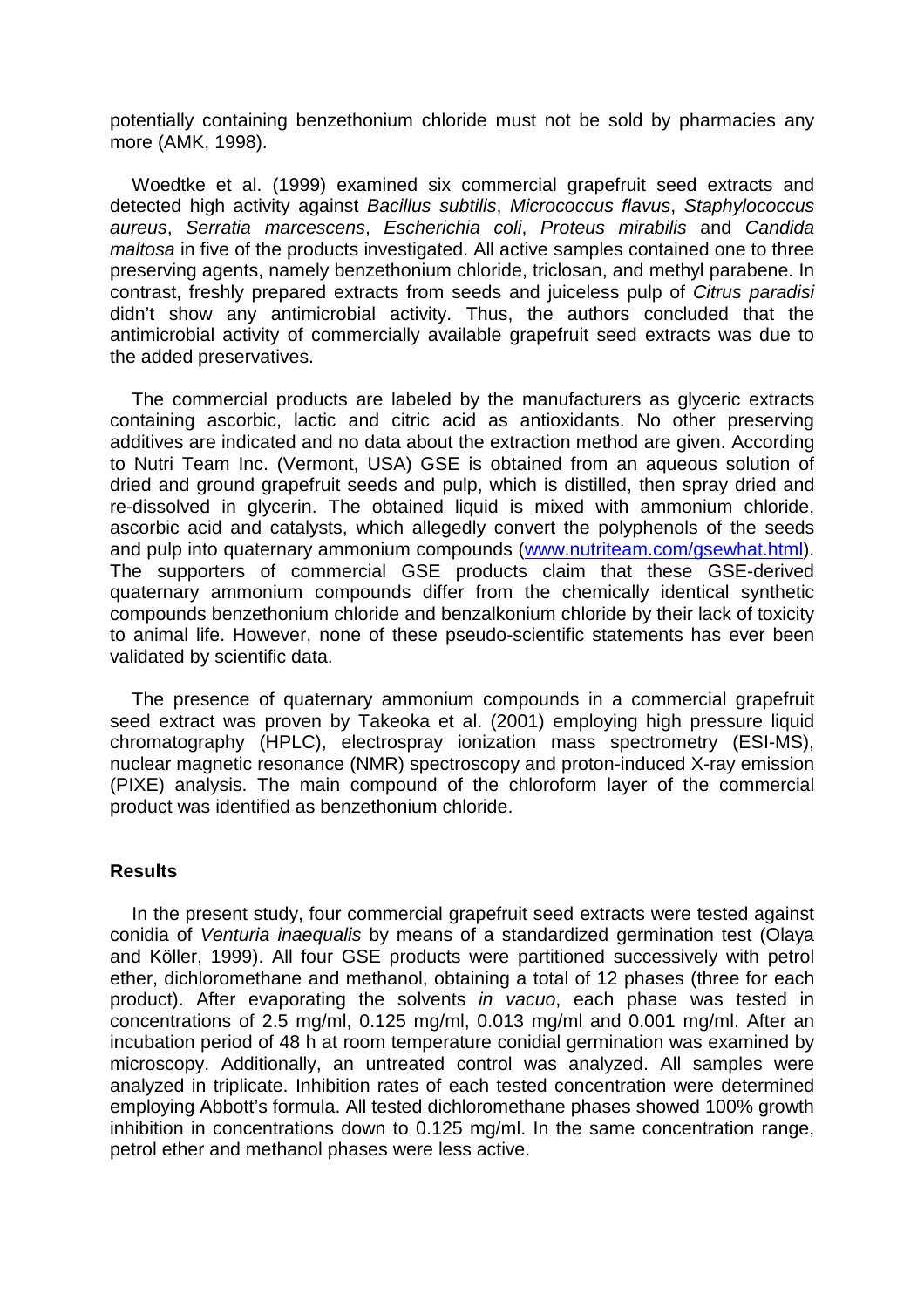To characterize and compare the extracts, analytical HPLC and TLC methods were established. The obtained chromatograms indicated the presence of preserving agents in all four commercial products. The identity of these substances was confirmed by comparison with reference compounds.. Two products contained both methyl parabene and propyl parabene as main compounds (Fig. 1), one benzethonium chloride, and one benzalkonium chloride.

Fig. 1: HPL-chromatogram of a commercial grapefruit seed extract containing methyl parabene and propyl parabene



HPLC-method: FM A: H<sub>2</sub>O, FM B: Acetonitril; linear gradient: 0 min. 20% B; 5 min 20% B; 20 min. 75% B; 25 min. 95% B. 35 min. STOP; flow rate 1.000 ml/min.; column Zorbax SB-C18 4.6 x 150 mm, 3.5 µm; injection volume 10 µl; detection wave length 205 nm.

To clarify, whether the antifungal activity of the extracts was exclusively an effect of the added preserving agents, two different accessions of Citrus paradisi seeds were extracted and the extracts analyzed for antifungal activity. The first accession was successively extracted with dichloromethane and methanol, the second one successively with petrol ether, dichloromethane and methanol. Venturia inaequalis bio-assay results showed no inhibiting activity against the fungus for any of the extracts investigated in concentrations up to 2.5 mg/ml.

# **Discussion**

The presented results clearly indicate that the antifungal activity of commercial grapefruit seed extracts is due to the contents of well known chemical preserving agents. No hint was found that natural compounds from the seeds of Citrus paradisi